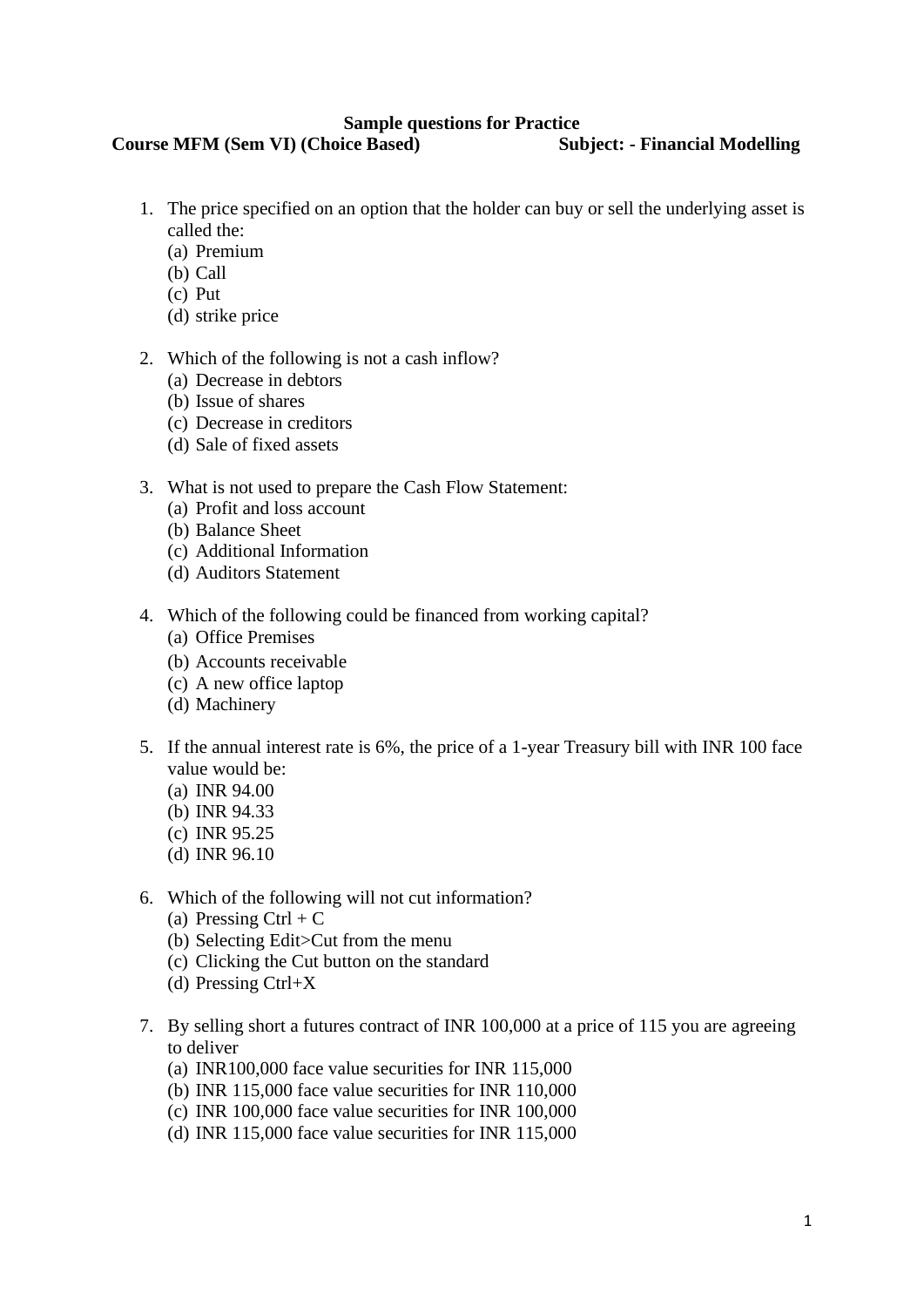- 8. Comments can be added to cells using:
	- (a) Edit > Comments
	- (b) Insert  $>$  Comments
	- (c) File  $>$  Comments
	- (d) View  $>$  Comments
- 9. Consumer Price Index (CPI) measures the:
	- (a) Changes in the quantity
	- (b) Changes in the prices
	- (c) Changes in the cost
	- (d) Changes in the profit
- 10. The process of protecting oneself against future price changes by shifting some or all of the risk to someone else is called:
	- (a) Speculating
	- (b) Investing
	- (c) Hedging
	- (d) Gambling
- 11. How is it possible for a firm to be profitable and still go bankrupt?
	- (a) Earnings have increased more rapidly than sales.
	- (b) The firm has positive net income but has failed to generate cash from operations
	- (c) Net income has been adjusted for inflation
	- (d) Sales have not improved even though credit policies have been eased
- 12. A firm that issues stocks and bonds to raise funds results in:
	- (a) Decreases Cash
	- (b) Increases Equity
	- (c) Increases Cash
	- (d) Increases Liabilities
- 13. A contract that requires the investor to buy securities on a future date is called a:
	- (a) Short contract
	- (b) Long contract
	- (c) Hedge
	- (d) Cross
- 14. The payoffs for financial derivatives are linked to:
	- (a) securities that will be issued in the future
	- (b) the volatility of interest rates
	- (c) previously issued securities
	- (d) government regulations specifying allowable rates of return
- 15. For the calculation of trend percentage, which year is considered 100 percent?
	- (a) first year
	- (b) second year
	- (c) third year
	- (d) last year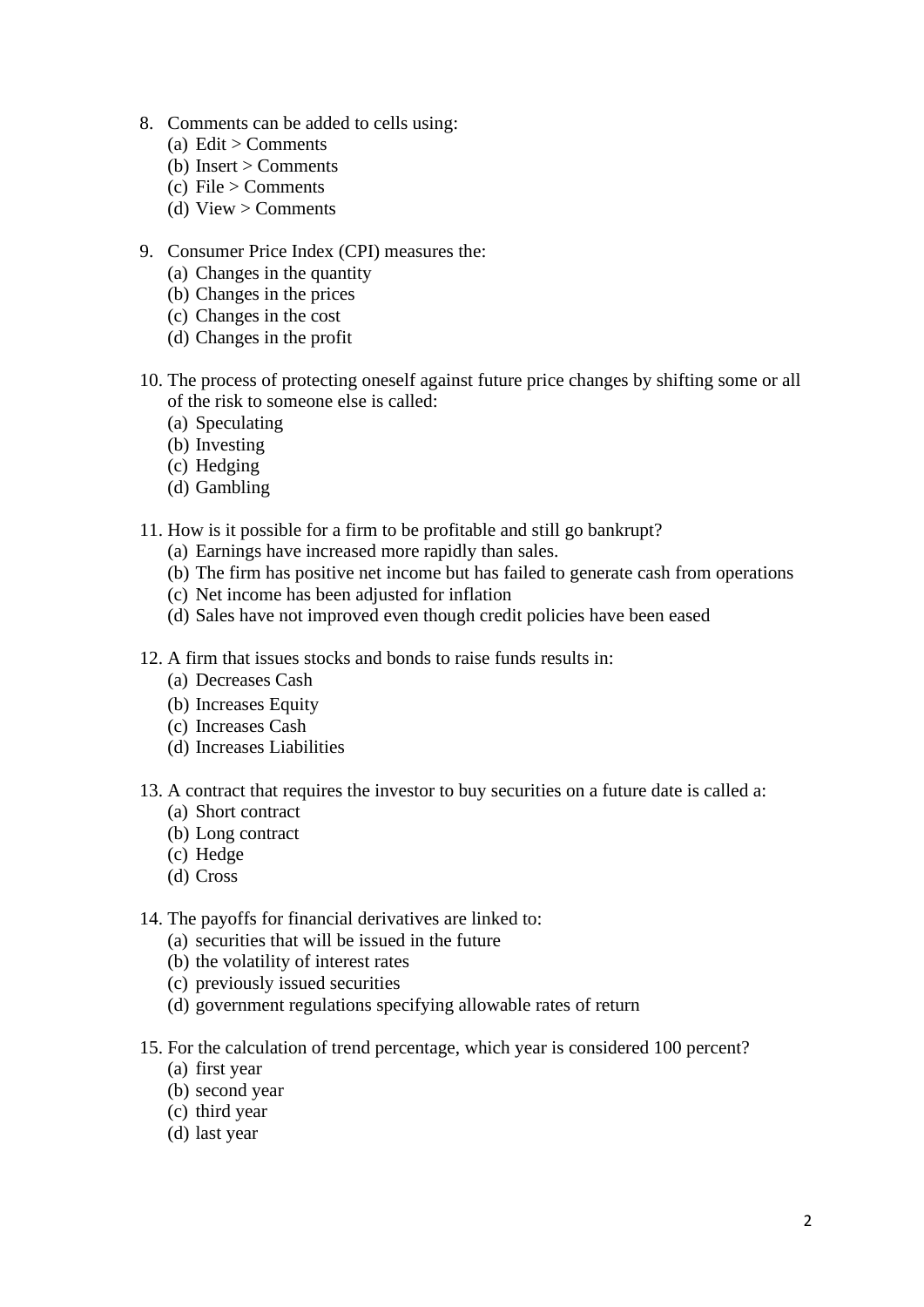- 16. If you buy a put option on Treasury futures at 115, and at expiration the market price is 110
	- (a) the call will be exercised
	- (b) the put will be exercised
	- (c) the call will not be exercised
	- (d) the put will not be exercised

17. If you sold a short contract on financial futures, you hope interest rates:

- (a) Fall
- (b) Rise
- (c) are stable
- (d) fluctuate
- 18. According to Black Scholes model, short term seller receives today's price which?
	- (a) Short term cash proceeds
	- (b) Proceeds in cheques
	- (c) Zero proceeds
	- (d) Full cash proceeds
- 19. From the Fisher equation, we see the relationship between the nominal interest rate and expected inflation as:
	- (a) Direct and one-to-one
	- (b) Direct but more than one-to-one
	- (c) Inverse
	- (d) There is no relationship between these two variables
- 20. The most common type of interest rate swap is:
	- (a) the plain vanilla swap
	- (b) the basic swap
	- (c) the notional swap
	- (d) the ordinary swap
- 21. Which of the following represents the fisher's equation?
	- (a) Nominal interest rate  $=$  real interest rate  $+$  inflation
	- (b) Nominal interest rate  $+$  inflation  $=$  real interest rate
	- (c) Nominal interest rate = real interest rate inflation
	- (d) Nominal interest rate  $=$  real interest rate  $/$  inflation
- 22. A profitability index of .85 for a project means that:
	- (a) the present value of benefits is 85% greater than the project's costs
	- (b) the project's NPV is greater than zero
	- (c) the project returns 85 cents in present value for each current dollar invested
	- (d) the payback period is less than one year
- 23. An increase in variable costs \_\_\_\_\_\_\_.
	- (a) Increases p/v ratio
	- (b) increases the profit
	- (c) Reduces contribution
	- (d) Increase margin of safety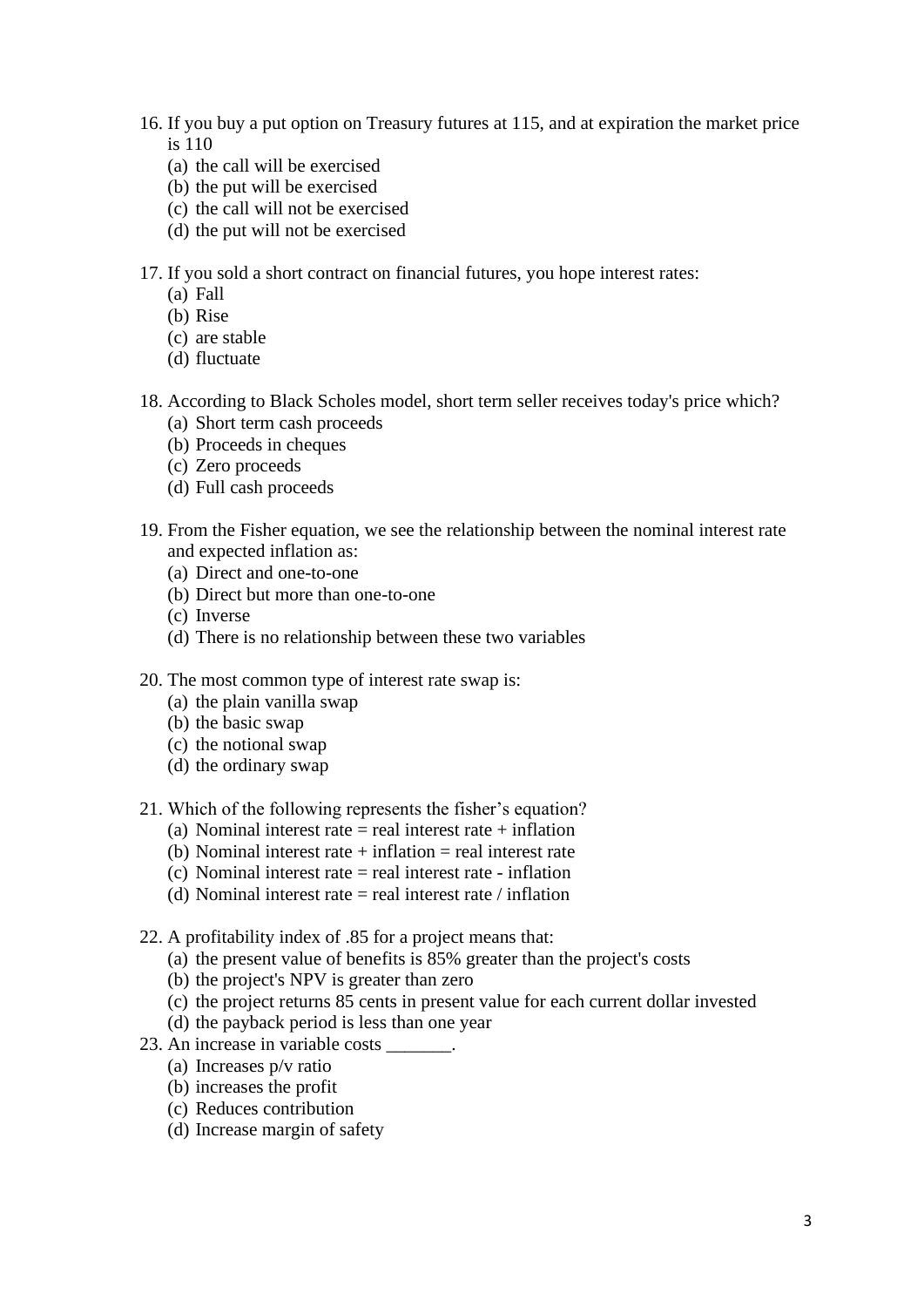- 24. Which of the following is not a valid data type in excel:
	- (a) Number
	- (b) Character
	- (c) Label
	- (d) Date / Time

## 25. Cash flow example from a financing activity is:

- (a) Receipt of Dividend on Investment
- (b) Payment of Dividends
- (c) Cash Received from Customers
- (d) Purchase of Fixed Asset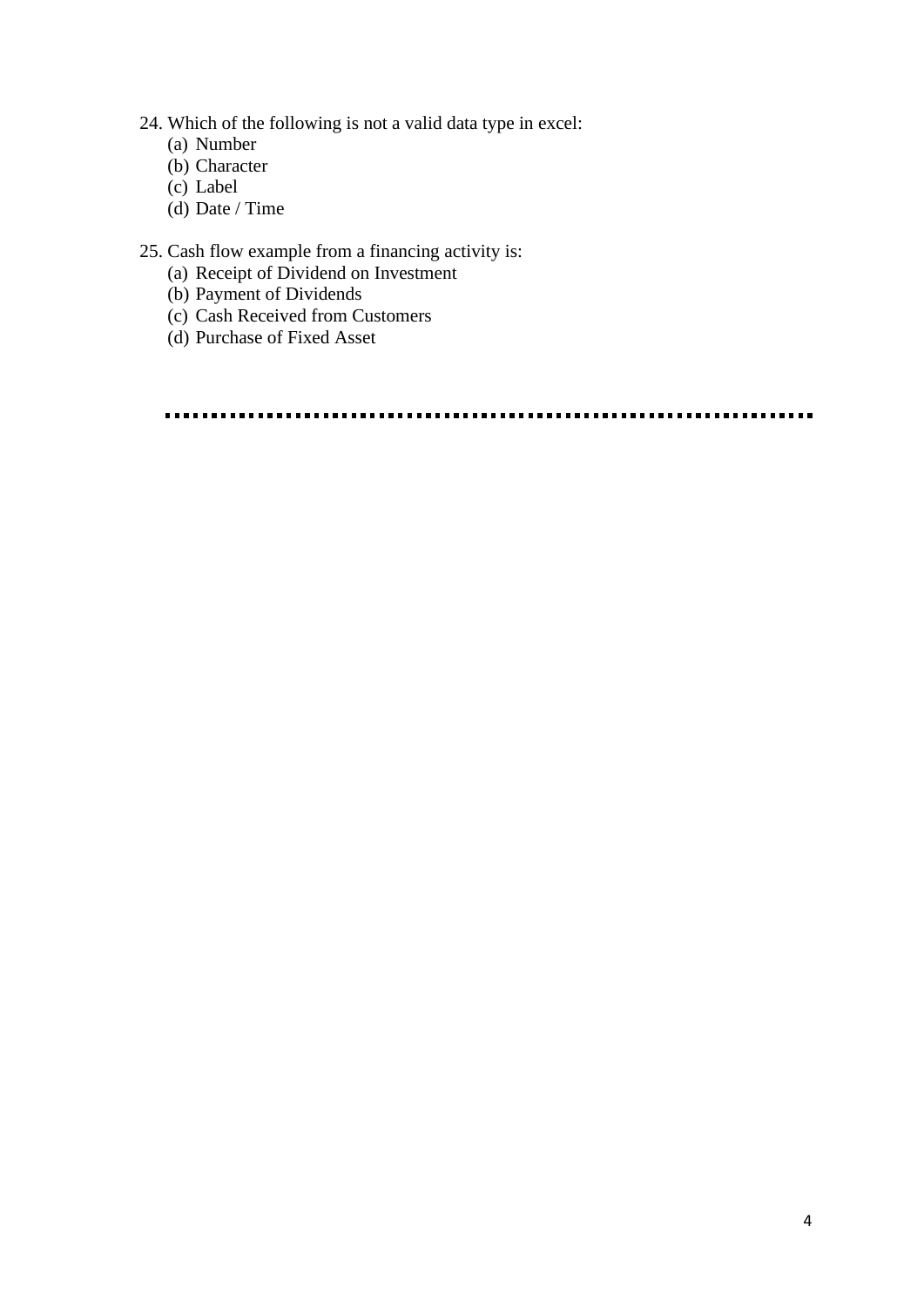#### **Sample questions for Practice**

### **Course MFM (Sem VI) (Choice Based) Subject: - Wealth Management**

- 1. Investment Advisors aim to maximize \_\_\_\_ of a client.
	- a. Satisfaction
	- b. Family welfare
	- c. Tax savings
	- d. Wealth
- 2. Please read following two statements…
	- i. Wire House Wealth manager provides complete Investment advisory functions from advise to execution
	- ii. Wire House broker is independent of Wire House Wealth management Firm Please comment…
		- a. Only i is Correct
		- b. Only ii is Correct
		- c. Both i and ii are Correct
		- d. Both i and ii are Incorrect
- 3. Which of the following is not a client category in wealth management?
	- a. Mass affluent
	- b. High net worth
	- c. Unified households
	- d. Wellness executive
- 4. Deepak was advised by his Wealth Planner to invest 30% in Equities, 50% in real estate, 15% in Gold and balance in liquid Bank Balance. This process is called as…
	- a. Financial Planning
	- b. Financial Vision
	- c. Wealth Analysis
	- d. Investment Education
- 5. In Wealth Management, the control over investments is in the hands of
	- a. Wealth manager
	- b. Client
	- c. SEBI
	- d. RBI
- 6. In open architecture, the Wealth Managers advise
	- a. Only Proprietary Products
	- b. proprietary and external products and services
	- c. Only External Products
	- d. Financially Suitable Products
- 7. Deciding what proportion of funds are to be invested in which type of investment is
	- a. Investment Overview
	- b. Asset Planning
	- c. Investment Analysis
	- d. Asset Allocation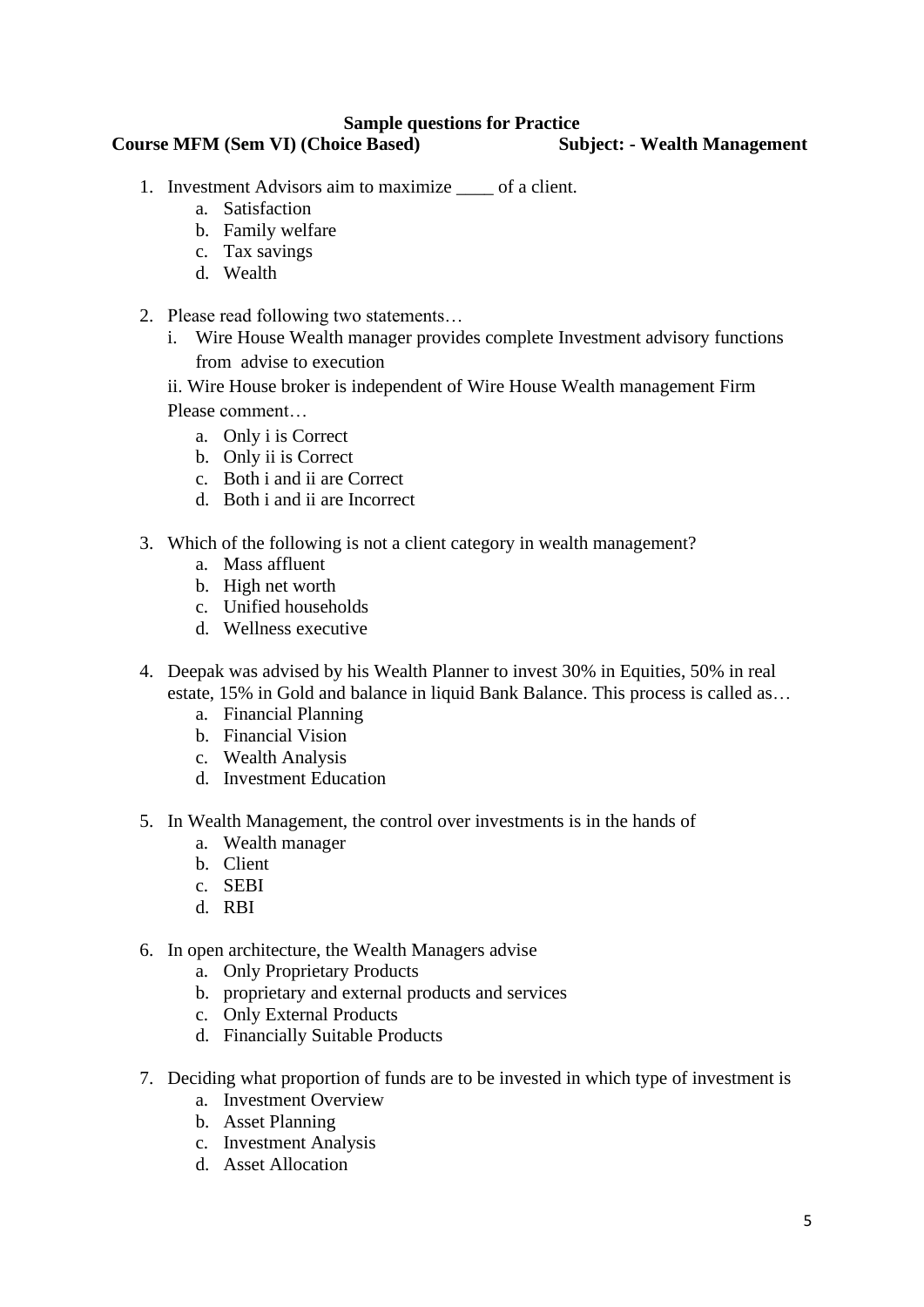- 8. An investment if Fixed Deposit, of Rs. 15000, would yield maturity value of \_\_\_ after 5 years, if Bank provides 8.15% return
	- a. Rs. 22193
	- b. Rs. 21112
	- c. Rs. 30000
	- d. Rs. 16222
- 9. What is the present value of CFs 15000 for 5 consecutive years, when the expected rate is 12%
	- a. ₹ 84,000.00
	- b. ₹ 1,80,000,00
	- c. ₹ 54,072.00
	- d. ₹ 75,000.00
- 10. A Project generates Cash Inflows of Rs. 15000, Rs. 12000 and Rs. 14000 over next three years, against the investment of Rs. 32000. What is NPV, if the Discounting Rate is
	- a. ₹ 41,000.00
	- b. ₹ 34,072.00
	- c. ₹ 2,072.00
	- d. -₹ 5,000.00
- 11. Which of the following is not a function of an Investment Advisor?
	- a. Making investment recommendations
	- b. Conducting securities analysis
	- c. Resolve Family Disputes
	- d. Management of clients' assets
- 12. White labeled solutions essentially provide…
	- a. Solutions which are tendered in White Envelope
	- b. Selling a solution made by another
	- c. Attractive discount offers
	- d. A common financial plan for all the customers
- 13. In terms of numbers, large amount of wealth is concentrated in the hands of…
	- a. HNIs
	- b. Large businessmen
	- c. Board of Directors
	- d. Wealth Managers
- 14. Which one of the following is not a type of a Financial Risk?
	- a. project-specific risk
	- b. Industry-specific risk
	- c. International risk
	- d. Client Advisor Relationship Risk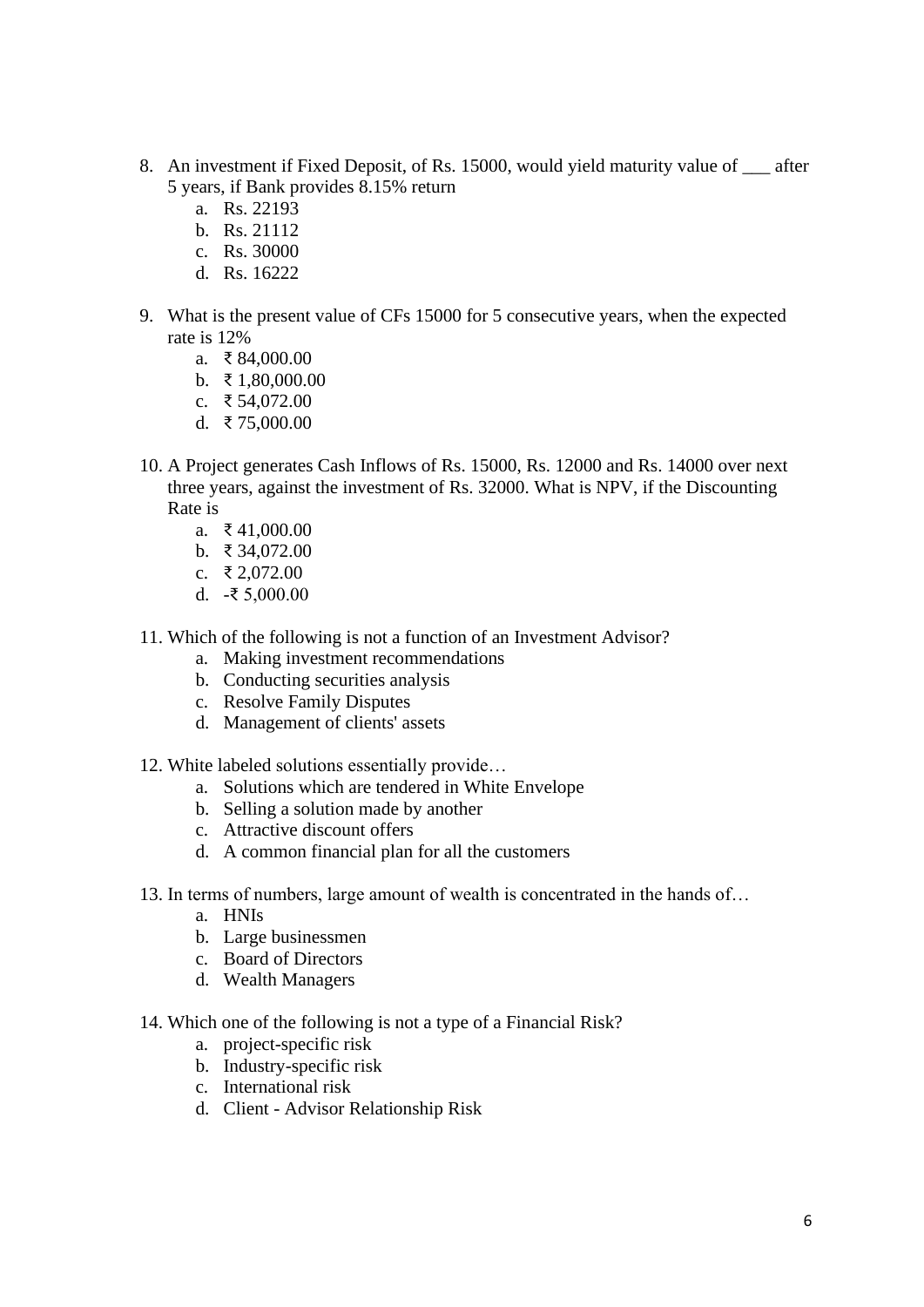- 15. Please read following Statements about Separately Managed Accounts (SMA) and choose from the options below… a. Customers have lesser Degree of Control in Investments. b. SMAs are not Customized
	- a. Both are Incorrect
	- b. Both are Correct
	- c. Only a is Correct
	- d. Only b is Correct
- 16. Which of the following is not a feature of Pooled Funds?
	- a. portfolio from many individual investors
	- b. professionally managed
	- c. lower trading costs
	- d. Customized Investment Product
- 17. Which of the following is not an advantage of Technology in Wealth Management
	- a. Relationship and communication
	- b. Aggregation and reporting
	- c. Risk and Return Analysis
	- d. Behavior and customization
- 18. Investor's risk tolerance is considered only in…
	- a. Risk-Return Investment
	- b. Tactical Asset Allocation
	- c. Strategic Asset Allocation
	- d. Integrated Asset Allocation
- 19. Standard Deviation of Government Securities is supposed to be near to…
	- a. 100
	- b.  $-1$
	- c. Infinite
	- d. 0
- 20. A bond is likely to give Rs. 11,000, Rs. 12000 and Rs. 13000 in 4th, 5th and 6th year respectively. What should be its value today, if the investor wants 12% rate of return?
	- a. ₹ 35,000.00
	- b. ₹ 28,641.00
	- c. ₹ 36,000.00
	- d. ₹ 20,386.00
- 21. The three dimensions in client profiling are…
	- a. goals, constraints and preferences
	- b. Personality, Goals and Resources
	- c. Availability, Returns and Perspective
	- d. Wealth, Income and Returns
- 22. Unified managed Accounts provide chance to the investor for \_\_\_\_
	- a. Unification
	- b. Diversification
	- c. Tax Saving
	- d. Better Return